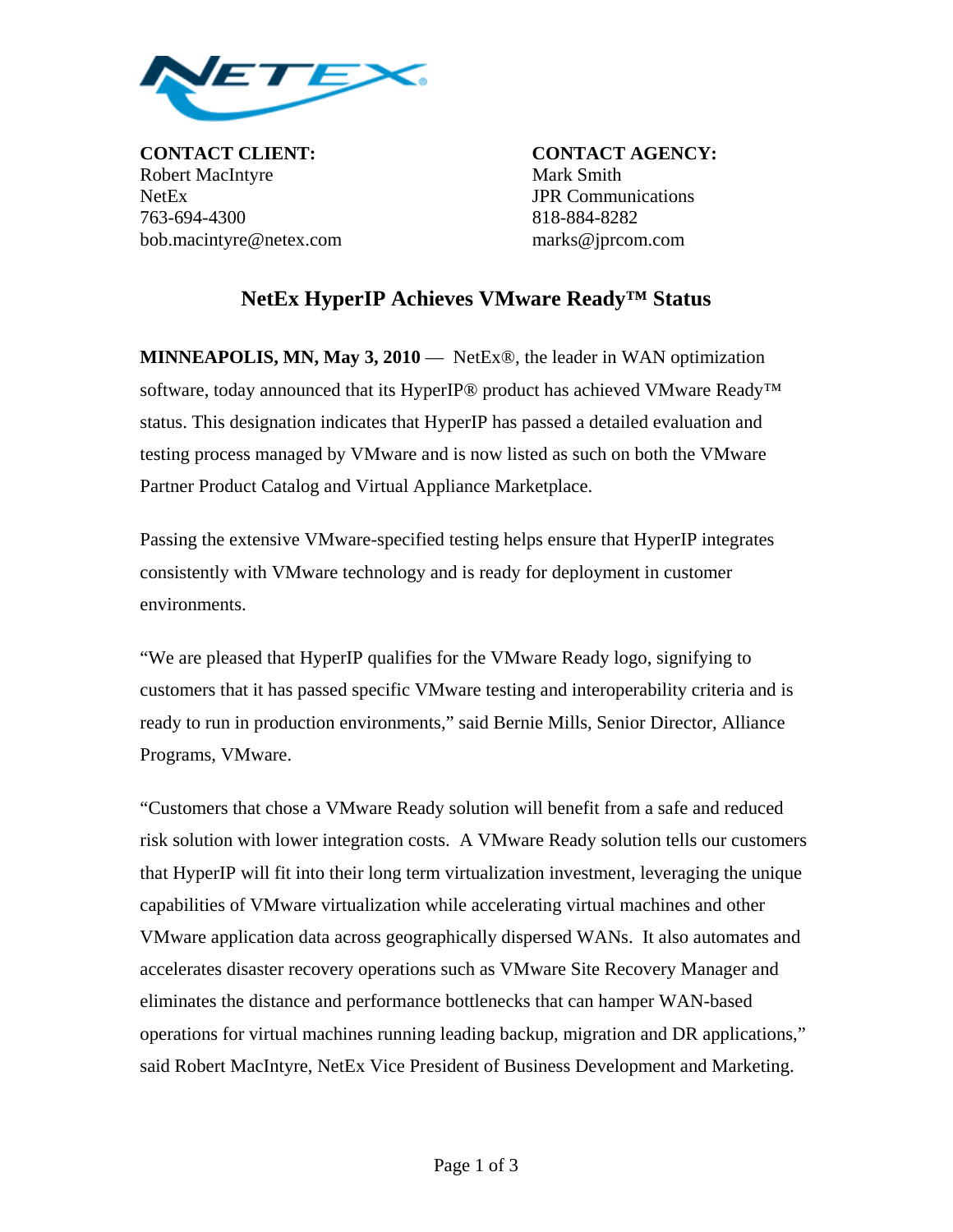The VMware Ready program is a VMware co-branding program for qualified partner products and is a benefit of the VMware Technology Alliance Partner (TAP) program. The VMware TAP program works with best-of-breed technology partners to provide them a comprehensive set of VMware technical and marketing services, support, tools and expertise to deliver enhanced value to joint customers.

NetEx HyperIP can now be downloaded from the VMware Virtual Appliance Marketplace: <http://www.vmware.com/appliances/directory/155643>.

## **About HyperIP**

HyperIP is NetEx's award-winning business continuity and disaster recovery optimization solution for backup, recovery and data replication applications. Patentpending technology accelerates and optimizes industry-leading data replication and file transfer applications by aggregating multiple data replication applications over a shared connection while mitigating the inherent network latency and network disruption for long-distance remote TCP data transmissions. HyperIP supports long-distance data transfers at up to 800 Mb/s, the highest performance of any WAN optimization solution on the market, and 25 to more than 100 percent faster than competitive products. Transfer speed is optimized for the full range of data management applications, including backup & remote replication and business continuance/disaster recovery (BC/DR). NetEx offers HyperIP for cloud infrastructures as a software configuration, enabling customers to quickly deploy the acceleration software into their existing VMware infrastructures. NetEx leads the industry in supporting the top backup, DR and replication applications from companies such as IBM, HP/Lefthand, EMC, NetApp, FalconStor, VEEAM, DataCore and many more. A complete list the BC/DR solutions supported by HyperIP is available at: [http://www.netex.com/products/hyperip/supported-applications.](http://www.netex.com/products/hyperip/supported-applications)

## **About NetEx**

Formed in 1999 as a spin-off of Storage Technology Corporation (StorageTek®), privately-held NetEx is providing the world's fastest WAN optimization software in the industry, along with guaranteed data delivery, for over 20 years to more than 100 of the world's largest and most sophisticated organizations, including some of the most prestigious providers of financial, transportation and telecommunications services and government entities. Customers include BP, Telstra, NTT, Verizon, Qwest, Royal Bank